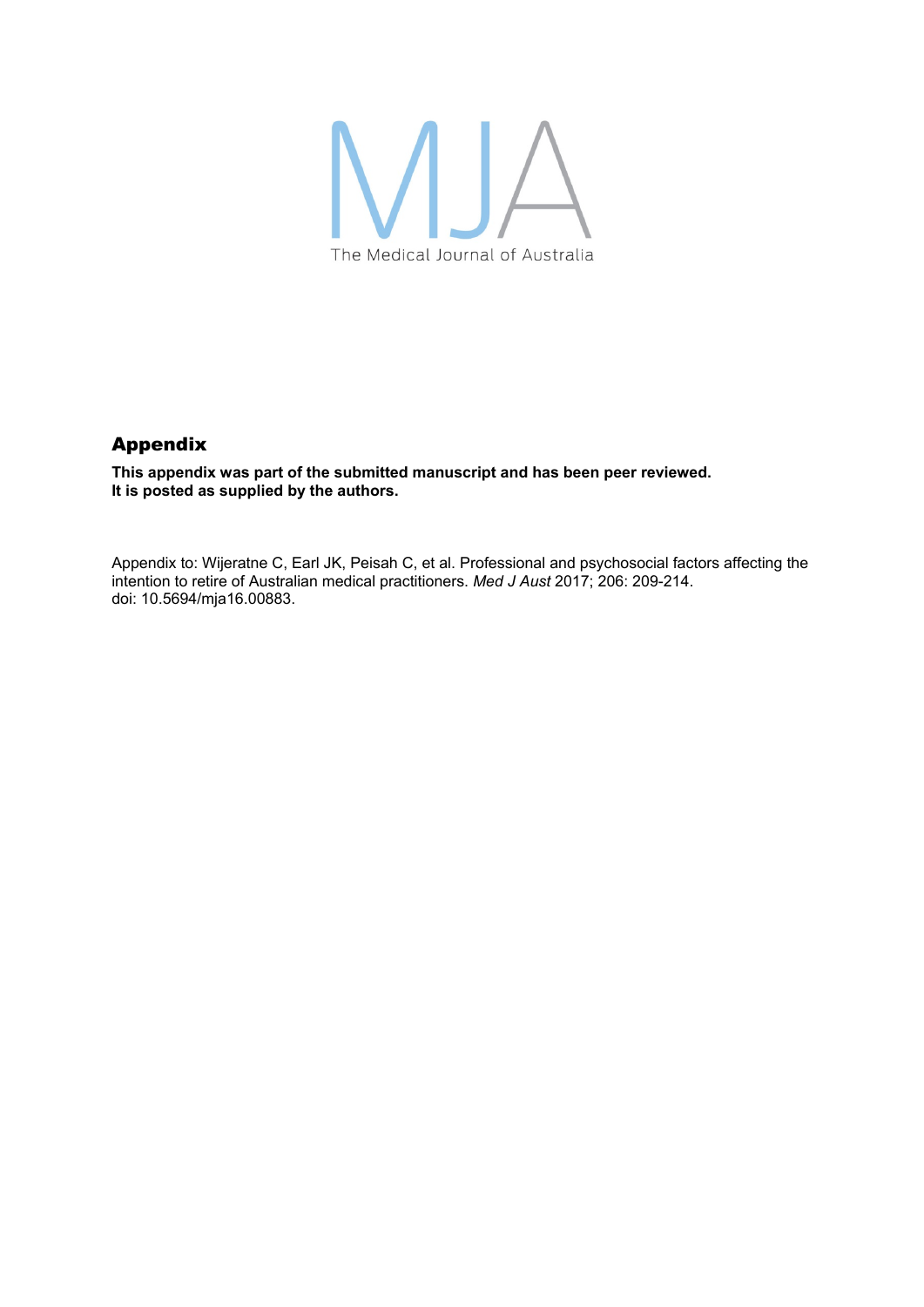**Doctors Health and Ageing**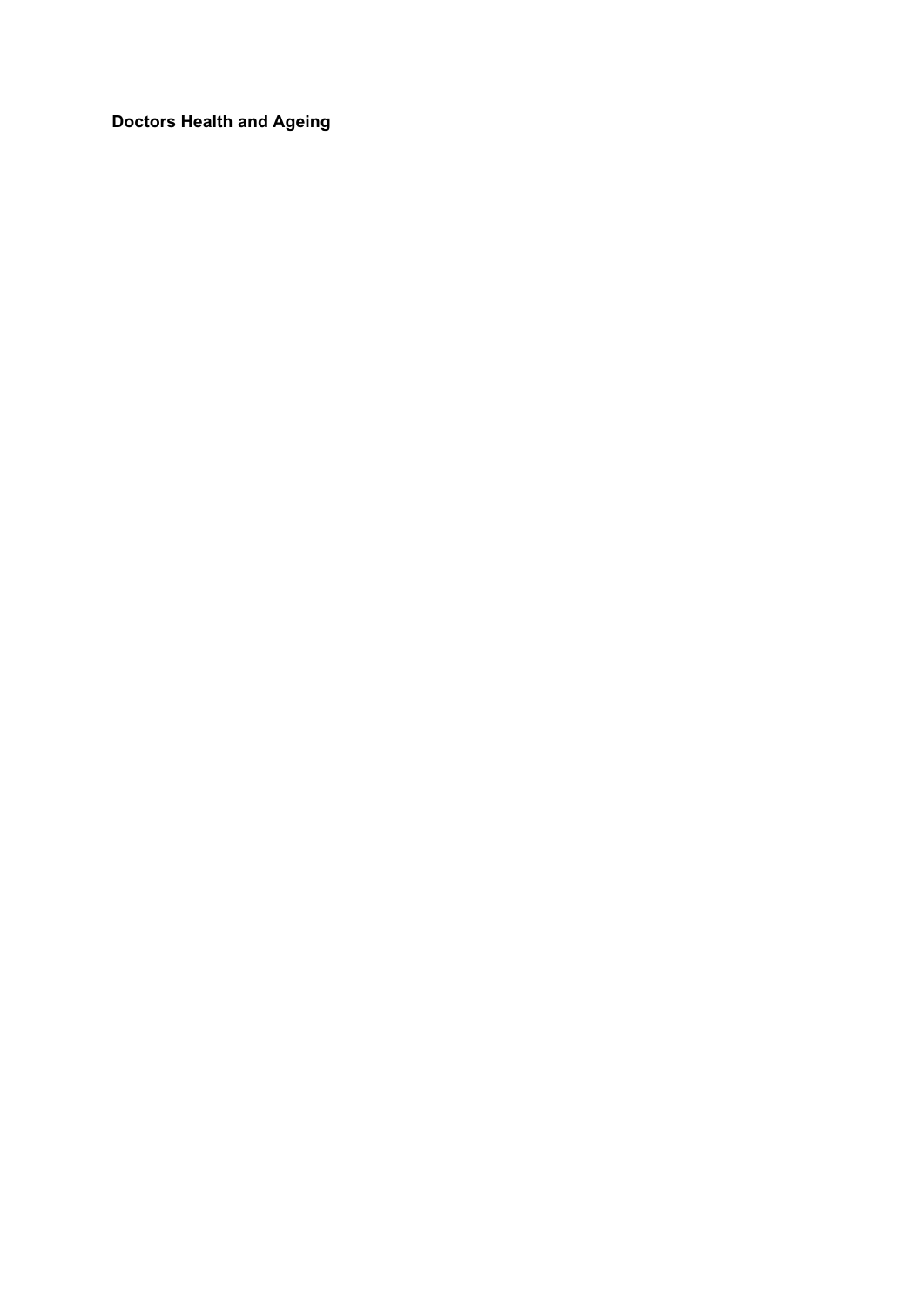#### **Participant Information Sheet**

#### **Invitation to Participate and Participant Selection**

You are invited to participate in a study of the experiences of late career medical practitioners working in Australia. We are distributing questionnaires to medical practitioners aged 55 years+ who remain in active practice. If you have retired completely from medical practice, please disregard this questionnaire. If you complete the survey, you will be eligible to win one of ten gift vouchers, worth \$50 each, redeemable at Amazon.com. The survey will close on Friday, 6th November.

#### **Purpose of the Study**

This study has been designed primarily to determine the experiences of late career medical practitioners, in particular how you have adapted your practice to physical and other changes associated with ageing, and your plans regarding retirement. As the number of older doctors continues to increase, specific support and education programs will need to be developed. We believe that findings from this survey will contribute to the overall well-being of the profession.

The survey has a secondary purpose of determining 'successful ageing' in medical practitioners, both at a personal and professional level. We wish to understand what personal and other attributes determine adapting well to ageing.

This questionnaire is divided into four sections:

- 1. Demographic information
- 2. Health
- 3. Personal and professional satisfaction, and adaptations to work
- 4. Retirement Intentions

#### **Description of Study and Risks**

The study contains demographic questions, questions about your health, satisfaction with work and life in general, and your planning for retirement. Completing the survey is very unlikely to be associated with any harm or risk to you, and may well help you reflect on the issues discussed. The questionnaire should take approximately 15 minutes to complete.

#### **Confidentiality and Disclosure of Information**

No identification codes are being used and we guarantee complete confidentiality if you complete this survey. No information will be provided to the Medical Board of Australia (MBA) or to the Australian Health Practitioner Regulation Agency (AHPRA). Your registration will NOT be affected whether you participate or not. Nor will your relationship with the University of New South Wales be affected in any way.

By completing this questionnaire, you are permitting us to use your responses in data analysis. Findings from this study will be published in an academic research journal. In any publications or presentations that result from this work, we will report only summarised data.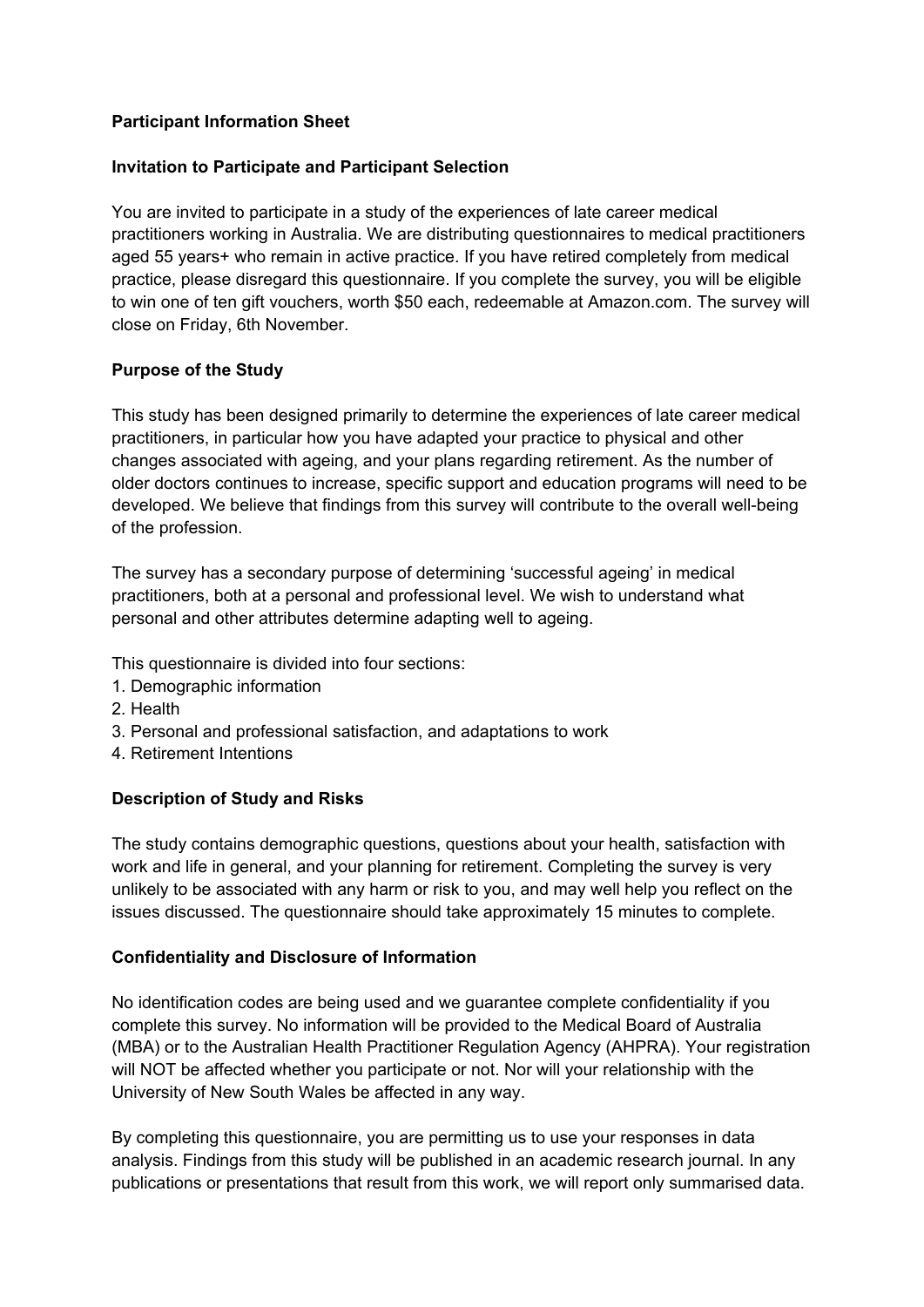That is, results will be provided in such a way that you cannot be personally identified. Please note that you are free to withdraw from this study at any time.

## **Enquiries**

If you have any queries regarding your participation or results, please contact the investigators Dr Chanaka Wijeratne or Dr Joanne Earl on (02) 9385 8934, or email UNSWMedicineSurvey@unsw.edu.au.

Any complaints may be directed to the Ethics Secretariat, The University of New South Wales, SYDNEY 2052, AUSTRALIA (phone 02-9385-4234, fax 02-9385-6648, or email ethics.sec@unsw.edu.au).

This study has been approved by the Medical and Community Human Research Ethics Advisory Panel (HREA 2014-7-68).

### **Your Consent**

Your decision whether or not to participate will not prejudice any existing or future relations you may have with The University of New South Wales.

By clicking NEXT, you are making a decision whether or not to participate in our study. Proceeding beyond this page by clicking NEXT indicates that, having read the information provided above, you have decided to participate. If you wish to withdraw your consent, you may exit the online survey at any time and your data will not be included in our study.

If you are willing to continue, please click NEXT.

- Q1 What is your gender?
- O Male
- O Female

Q2 How old are you now?

- Q3 Current marital status (Select one)
- $\bigcirc$  Married or de-facto relationship
- O Single- Widowed
- O Single- Divorced or Separated
- O Single- not widowed or divorced/separated

Q4 On average, how many hours per week do you work? (Please select one option)

- 20 hours or less
- $Q$  21-39 hours
- $\bigcirc$  40-49 hours
- $\Omega$  50-59 hours
- $\bigcirc$  >60 hours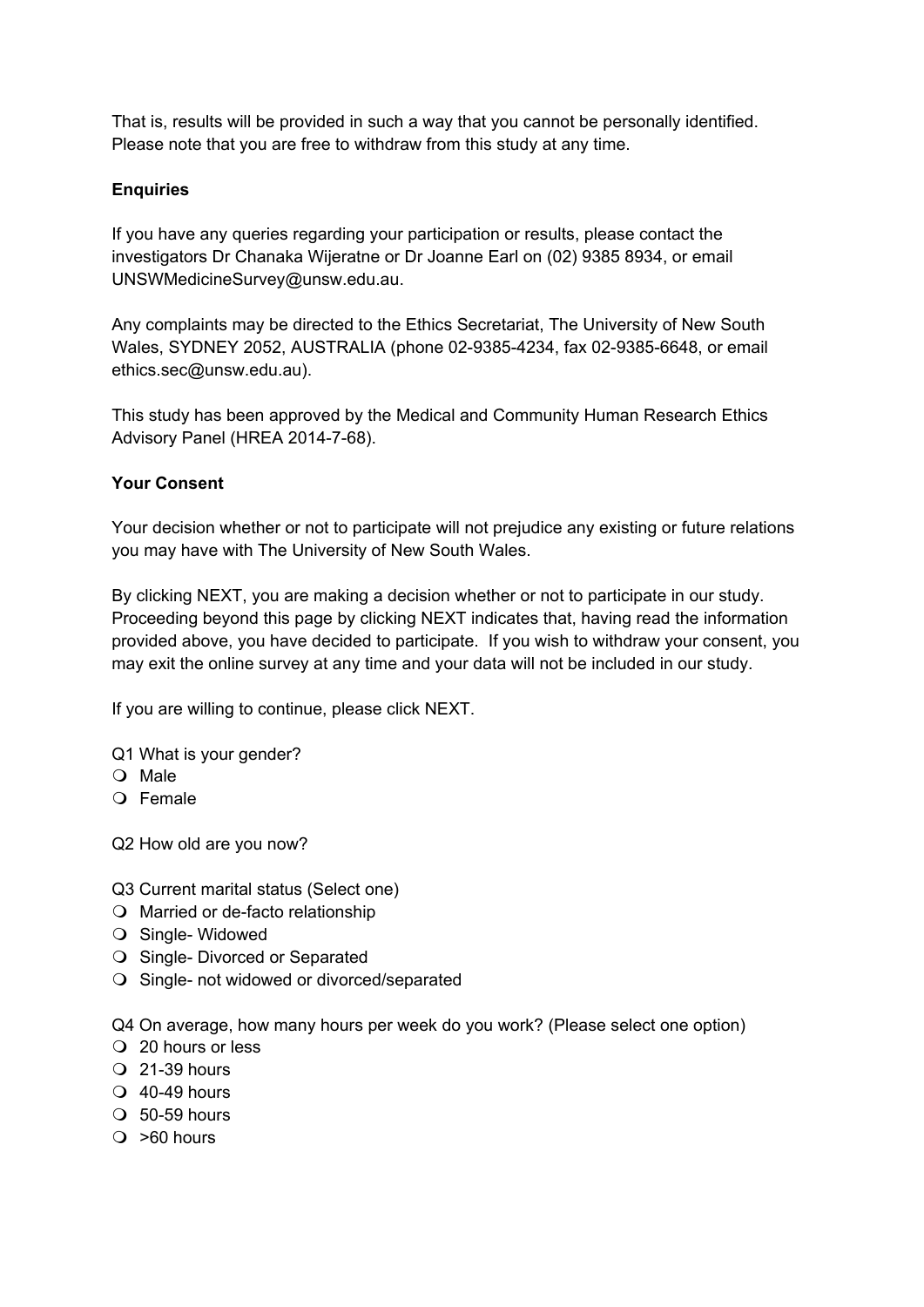Q5 What is your specialty? (Please select one option)

- O General Practice
- O Surgeon
- O Psychiatrist
- Anaesthetist
- O Radiologist
- O Dermatology
- O Intensive Care Specialist
- O Physician
- O Paediatrician
- O Rehabilitation Specialist
- Obstetrician/Gynaecologist
- O Pathologist
- Emergency Medicine Specialist
- O Cosmetic Practice
- O Non-clinical (e.g. academic, researcher, administrator, public health)
- Career/hospital medical officer
- $\bigcirc$  Specialist in training
- Other \_\_\_\_\_\_\_\_\_\_\_\_\_\_\_\_\_\_\_\_

Q6 In which country was your primary medical degree obtained? (Select one from the dropdown menu)

- Australia
- NZ/UK/Ireland/North America/South Africa
- Europe, except UK/Ireland
- O Africa, except South Africa
- O Asia
- O South America
- O Other

Q7 How long (in years) have you practised medicine in Australia?

Q8 What type of location do you predominantly work in? (Please select one option)

- Capital City (e.g. Canberra, Sydney, Hobart etc)
- O Other metropolitan centre (urban centre population >100 000)
- O Rural Centre (population 10 000 to 100 000)
- $\bigcirc$  Remote (population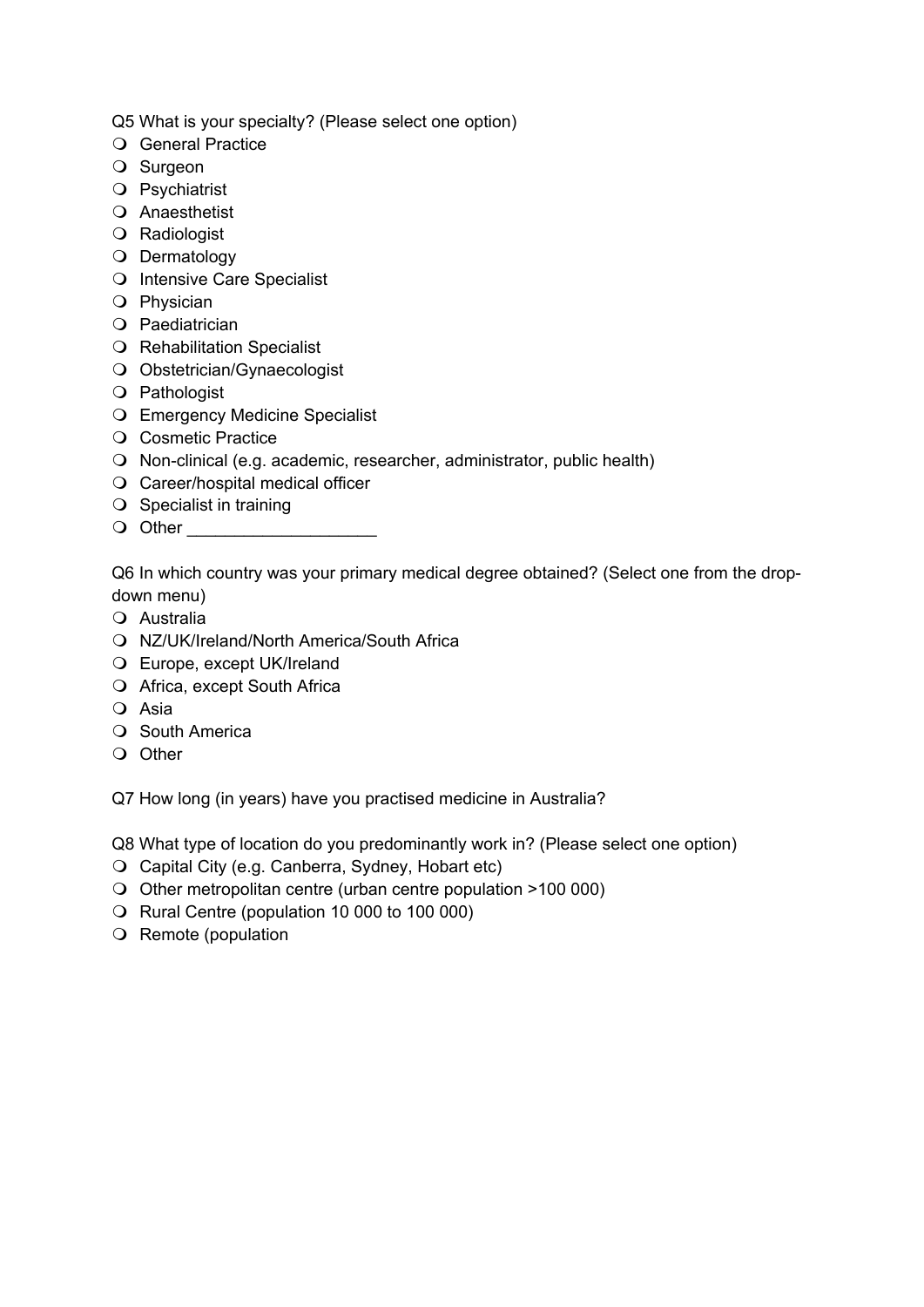Q9 Please indicate the state or territory in which you predominantly work? (Select one from the drop-down menu)

- $\Omega$  ACT
- O NSW
- O Northern Territory
- Queensland
- O South Australia
- Tasmania
- Victoria
- Western Australia

Q10 What type of setting do you predominantly work in? (Select one from the drop-down menu)

- O Hospital
- University (clinical academic)
- O Solo practice
- **Q** Group practice
- O Community health centre
- O Non-patient care

The following questions are about your physical health, cognition and psychological health.

Q11 Do you have one identified GP that you consult with about your own health? (Please select one option)

- No, I do not attend any general practice nor have an identified GP
- Yes, I attend one practice and will see whoever is available
- Yes, I have one identified GP that I always consult

Q11b Is your GP:

- $\Omega$  a relative, friend, or peer from your local professional network
- a direct colleague (e.g. works in the same practice or department
- $\bigcirc$  None of the above

Q12 Have you undergone any of the following health screening in the past 5 years? (Please select all that apply)

- □ Pap smear
- **Q** Mammogram
- **Blood pressure screening**
- $\Box$  Prostate cancer screening
- □ Cholesterol screening
- $\Box$  Influenza Immunisation
- □ Colon cancer screening
- **Q** Cognitive screening
- $\Box$  Osteoporosis screening
- □ Blood sugar level
- $\Box$  None of the Above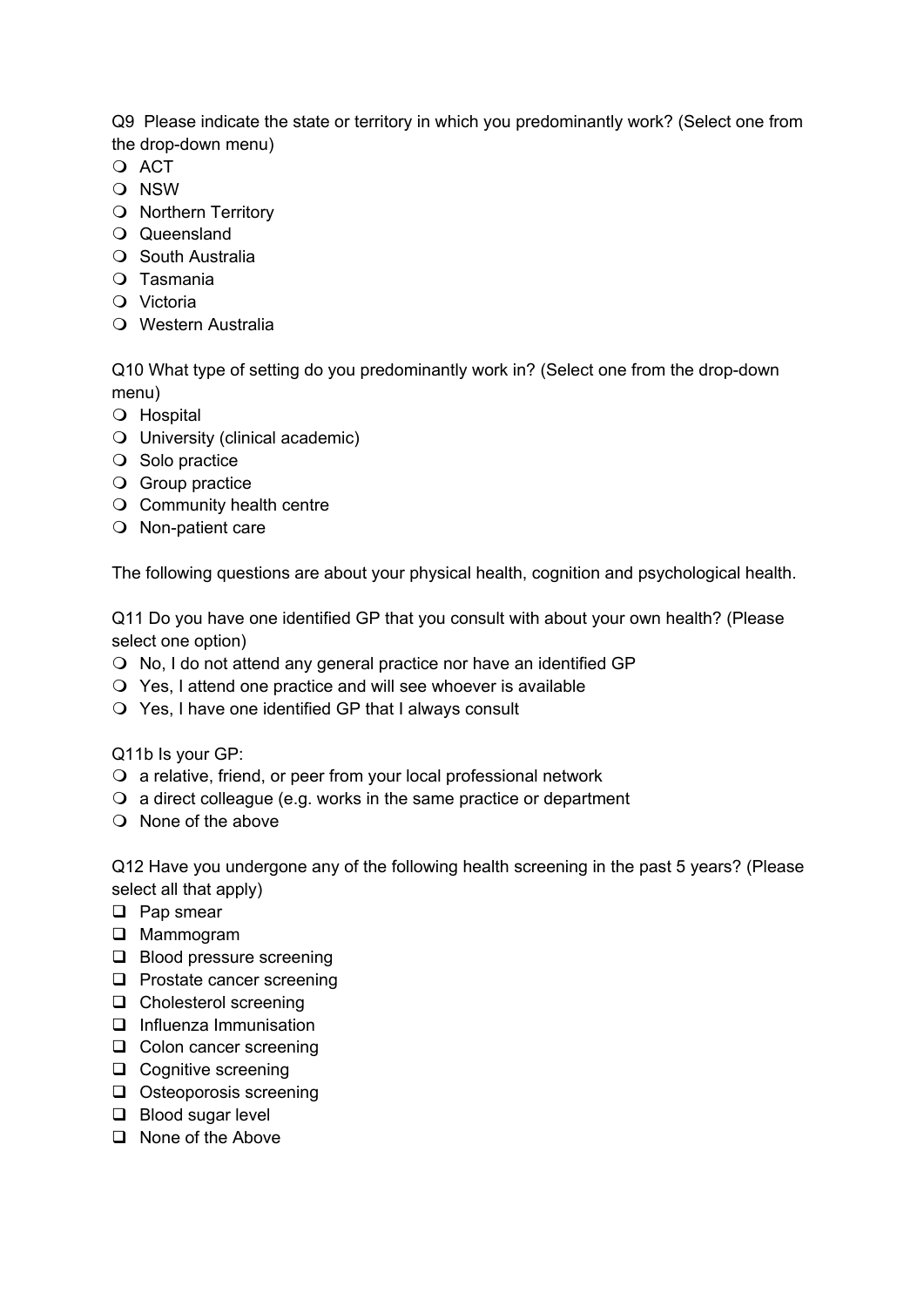Q13 How would you rate your overall physical health? (Please select one option)

- Excellent
- O Very Good
- O Good
- O Fair
- O Poor

Q14 The following is a list of common problems. Please answer each item, indicating whether you currently have the problem. If you do NOT have the problem, skip to the next problem. If you DO have the problem, please indicate whether you receive medication or some other type of treatment, AND if the problem limits any of your activities. Tick all that apply.

|                                                              | Do you have the<br>problem? | Do you receive<br>treatment for it? | Does it limit your<br>activities? |
|--------------------------------------------------------------|-----------------------------|-------------------------------------|-----------------------------------|
| Heart disease                                                | n                           | ∩                                   | ◻                                 |
| Hypertension                                                 | n                           |                                     |                                   |
| Lung disease                                                 | □                           | ∩                                   | ∩                                 |
| Diabetes mellitus                                            | ◻                           | ◻                                   | $\Box$                            |
| Peptic ulcer or<br>stomach disease                           | □                           | □                                   | ◻                                 |
| Kidney disease                                               | ⊓                           | П                                   | ∩                                 |
| Liver disease                                                | □                           | n                                   | П                                 |
| Anaemia or other<br>blood disease                            | n                           | n                                   | □                                 |
| Cancer                                                       | ⊓                           | □                                   | ⊓                                 |
| Depression                                                   | n                           | n                                   | П                                 |
| Arthritis<br>(osteoarthritis,<br>rheumatoid arthritis)       |                             |                                     |                                   |
| Chronic pain                                                 | - 1                         | $\Box$                              | $\mathcal{L}$                     |
| Neurological<br>condition (eg<br>Parkinson's, stroke<br>etc) |                             |                                     |                                   |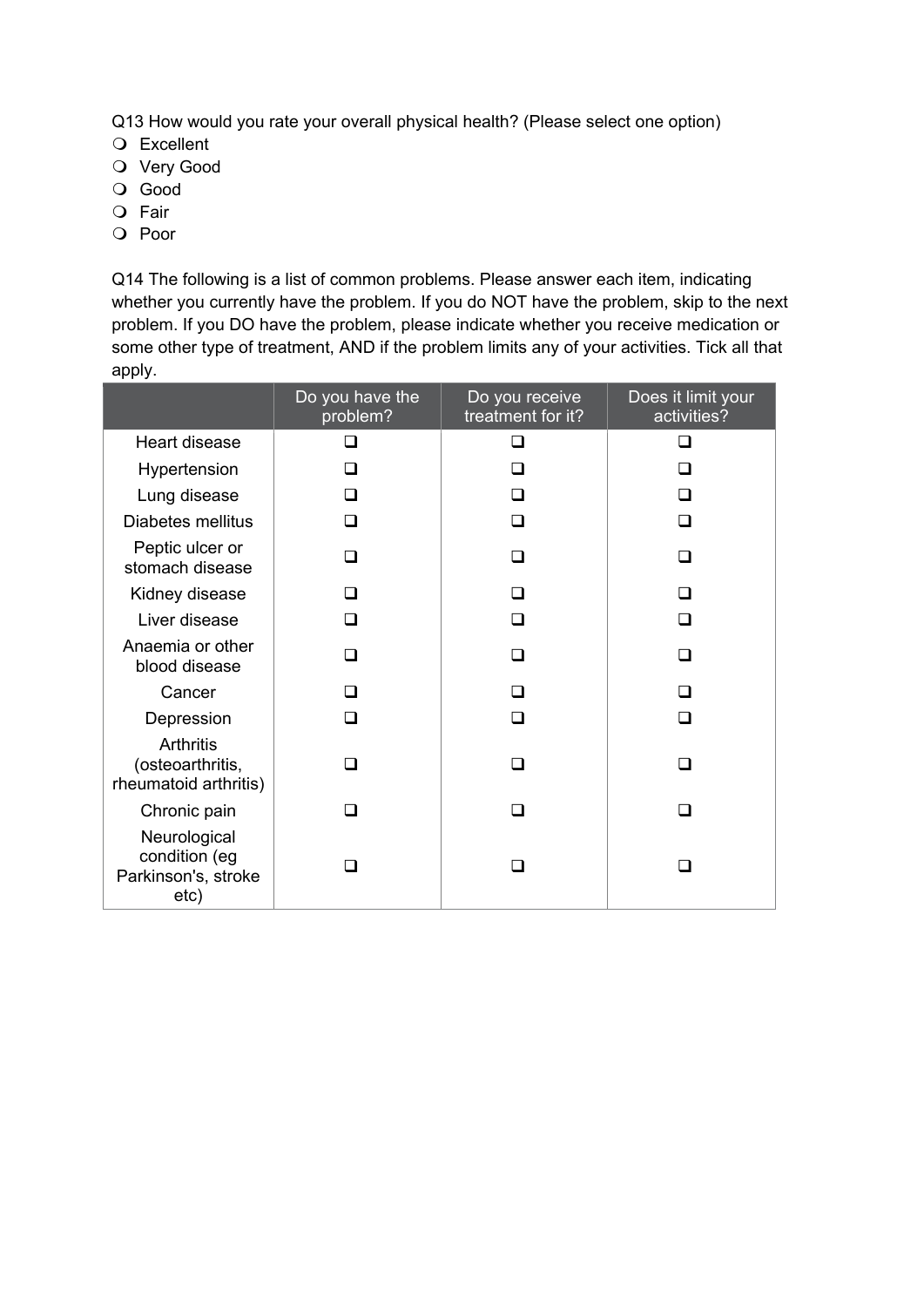|                                                                                  | <b>Yes</b> | <b>No</b>        |
|----------------------------------------------------------------------------------|------------|------------------|
| Visual difficulties (even when<br>wearing glasses or contact<br>lenses, if worn) | ( )        | $\left( \right)$ |
| Fine motor skills and co-<br>ordination                                          | ∩          | 0                |
| Hearing difficulties (even<br>when wearing hearing aid(s),<br>if worn)           |            |                  |
| Ability to manage working<br>on-call and overnight shifts                        |            |                  |
| Ability to perform tasks<br>requiring muscular<br>endurance or strength          |            | $\left( \right)$ |
| Physical effort required by<br>work                                              |            | $\Omega$         |
| Establishing adequate sleep<br>patterns                                          |            |                  |

Q15. Have you noticed any of the following difficulties in your professional practice, over the past 5 years? (Please answer every item)

## Q16 Please rate the following items about cognition, according to your recent status.

|                                                                                   | <b>Never</b> | Rarely | <b>Sometimes</b> | Often | Very Often |
|-----------------------------------------------------------------------------------|--------------|--------|------------------|-------|------------|
| forget things<br>in the<br>immediate<br>past or where<br>I have placed<br>things. |              |        |                  |       |            |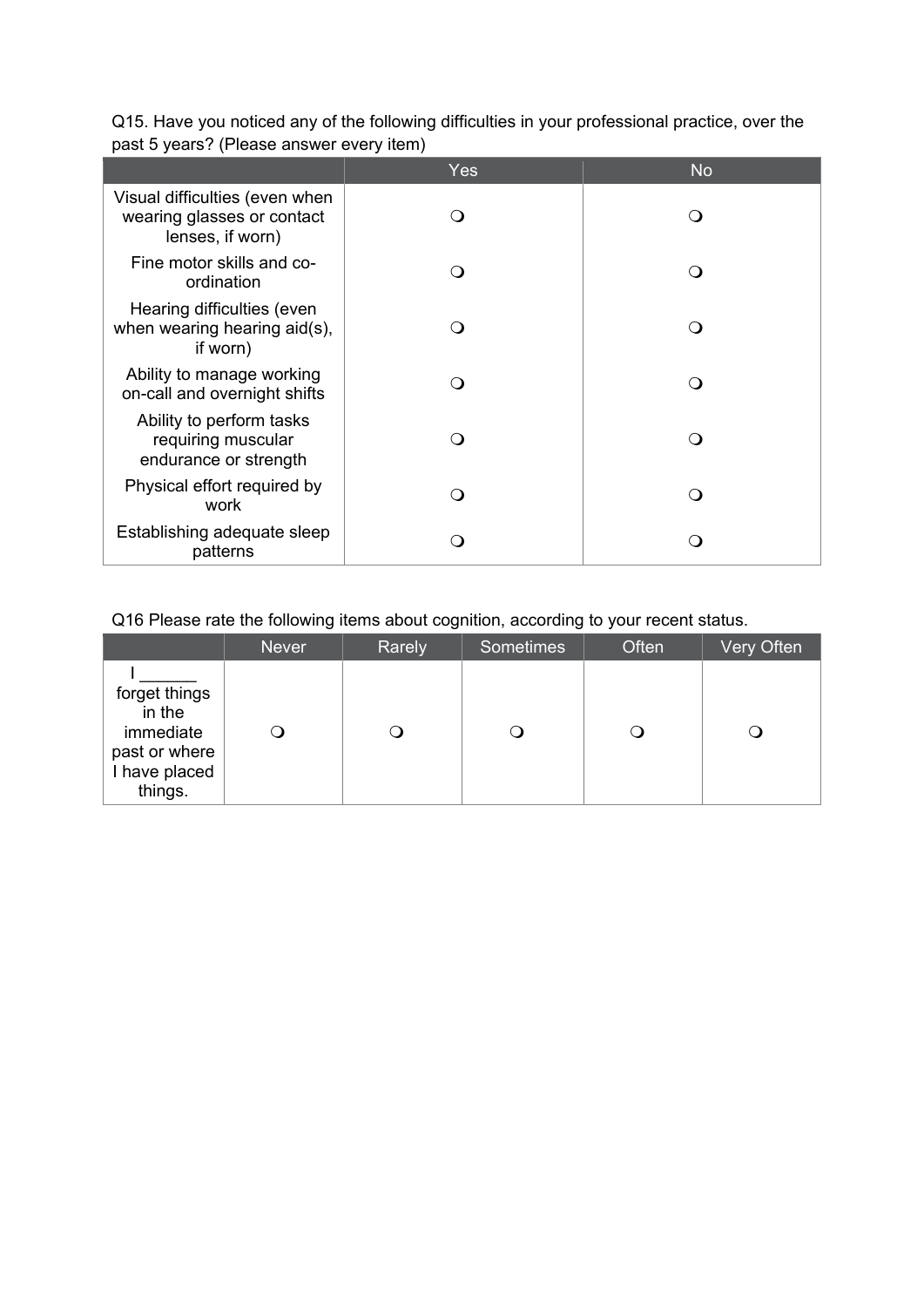Q16b

|                                                                                                                                                    | Very<br>little/no | Limited/inadequate | A moderate<br>amount of | A<br>substantial<br>amount of | <b>Excess</b>  |
|----------------------------------------------------------------------------------------------------------------------------------------------------|-------------------|--------------------|-------------------------|-------------------------------|----------------|
| I have<br>ability to recall<br>events that<br>happened a<br>while ago.                                                                             | $\bigcirc$        | $\bigcirc$         | $\bigcirc$              | $\bigcirc$                    | $\bigcirc$     |
| I have<br>ability to recall<br>meanings and<br>spellings of<br>different<br>words/concepts.                                                        | $\bigcirc$        | $\bigcirc$         | $\bigcirc$              | $\bigcirc$                    | $\overline{O}$ |
| $l$ have $\_\_\_\_\_\_\_\_\$<br>ability to acquire<br>new knowledge<br>or skills.                                                                  | $\bigcirc$        | $\bigcirc$         | $\bigcirc$              | $\bigcirc$                    | $\bigcirc$     |
| $I$ have $\frac{I}{I}$<br>ability to<br>understand and<br>solve problems.                                                                          | $\bigcirc$        | $\bigcirc$         | $\bigcirc$              | $\bigcirc$                    | $\bigcirc$     |
| I have<br>ability to<br>perform good<br>decision making<br>(i.e. selecting<br>the most<br>appropriate<br>choice from the<br>available<br>options). | $\bigcirc$        | $\bigcirc$         | $\bigcirc$              | $\bigcirc$                    | $\bigcirc$     |

# Q16c

|                                                                                                                   | <b>Very Slow</b> | Slow | Moderate | Fast | <b>Very Fast</b> |
|-------------------------------------------------------------------------------------------------------------------|------------------|------|----------|------|------------------|
| I would<br>consider my<br>speed of<br>processing<br>information<br>(e.g.<br>numbers,<br>texts) to be<br>generally |                  | Ω    |          |      |                  |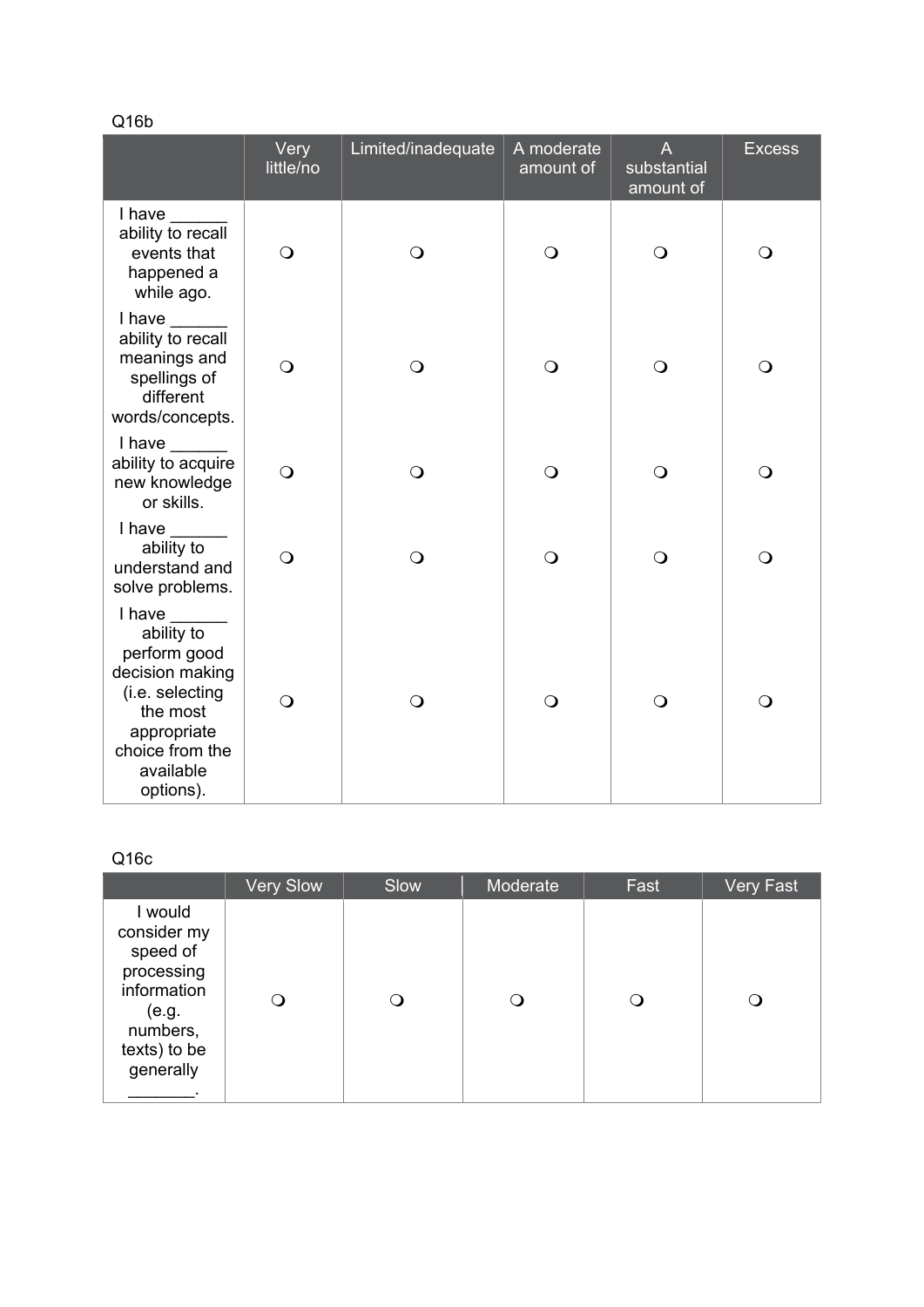|                                                                                    | None of the<br>time | A little of the<br>time | Some of the<br>time | Most of the<br>time | All of the<br>time |
|------------------------------------------------------------------------------------|---------------------|-------------------------|---------------------|---------------------|--------------------|
| How often did<br>you feel tired<br>out for no<br>good reason?                      | $\bigcirc$          | $\bigcirc$              | $\bigcirc$          | $\bigcirc$          | $\bigcirc$         |
| How often did<br>you feel<br>nervous?                                              | $\bigcirc$          | $\bigcirc$              | $\bigcirc$          | $\bigcirc$          | $\bigcirc$         |
| How often did<br>you feel so<br>nervous that<br>nothing could<br>calm you<br>down? | $\mathsf{O}$        | $\bigcirc$              | $\bigcirc$          | $\bigcirc$          | $\bigcirc$         |
| How often did<br>you feel<br>hopeless?                                             | $\mathsf{O}$        | $\bigcirc$              | $\bigcirc$          | $\bigcirc$          | $\bigcirc$         |
| How often did<br>you feel<br>restless or<br>fidgety?                               | $\bigcirc$          | $\bigcirc$              | $\bigcirc$          | $\bigcirc$          | $\bigcirc$         |
| How often did<br>you feel so<br>restless you<br>could not sit<br>still?            | $\mathsf{O}$        | $\bigcirc$              | $\bigcirc$          | $\mathsf{O}$        | $\bigcirc$         |
| How often did<br>you feel<br>depressed?                                            | $\bigcirc$          | $\overline{O}$          | $\bigcirc$          | $\bigcirc$          | $\bigcirc$         |
| How often did<br>you feel that<br>everything<br>was an<br>effort?                  | $\bigcirc$          | $\bigcirc$              | $\bigcirc$          | $\bigcirc$          | $\bigcirc$         |
| How often did<br>you feel so<br>sad that<br>nothing could<br>cheer you<br>up?      | $\bigcirc$          | $\bigcirc$              | $\bigcirc$          | $\bigcirc$          | $\bigcirc$         |
| How often did<br>you feel<br>worthless?                                            | $\mathsf{O}$        | $\bigcirc$              | $\bigcirc$          | $\bigcirc$          | $\mathsf{O}$       |

Q17 These questions concern how you have been feeling over the past 4 weeks. Select the column that best represents how you have been. (Please answer each item)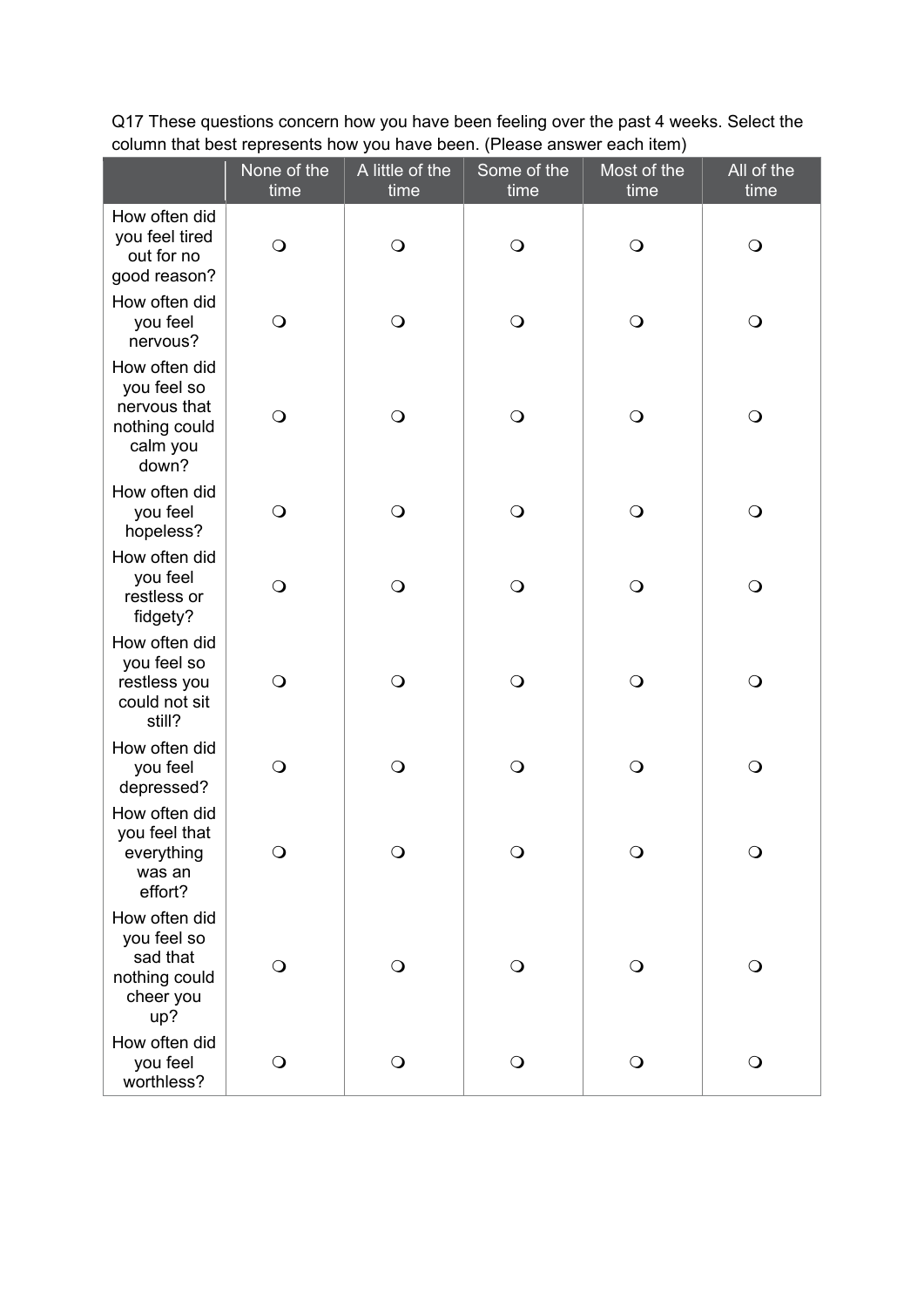|                                                                                 | Yes | <b>No</b> |
|---------------------------------------------------------------------------------|-----|-----------|
| Reduced total work hours                                                        | ∩   | $\Omega$  |
| Ceased procedural work                                                          | ∩   |           |
| Increased non-patient related<br>activities (eg teaching,<br>administration)    |     |           |
| Ceased after hours, on-call<br>or overnight work                                |     |           |
| Referring more difficult or<br>complex clinical problems to<br>other clinicians |     |           |
| Made ergonomic changes<br>with regard to work<br>equipment                      | ∩   |           |
| Focused my practice on a<br>narrower range of clinical<br>problems              |     |           |
| Recruited another colleague<br>to my practice                                   |     |           |

Q18 Have you made any of the following changes to your practice over the past 5 years? (Please answer each item)

Q19 Have you increased time spent in the following activities over the past 5 years? (Please answer each item)

|                                                                  | Yes | <b>No</b> |
|------------------------------------------------------------------|-----|-----------|
| Leisure activities (eg. travel,<br>reading, exercise, gardening) |     |           |
| Continuing medical<br>education                                  |     |           |
| Acted as carer for a parent,<br>partner or (grand)child          |     |           |
| Enrolled in formal study                                         |     |           |
| Planning for, or conducted,<br>career outside of medicine        |     |           |
| Volunteer work                                                   |     |           |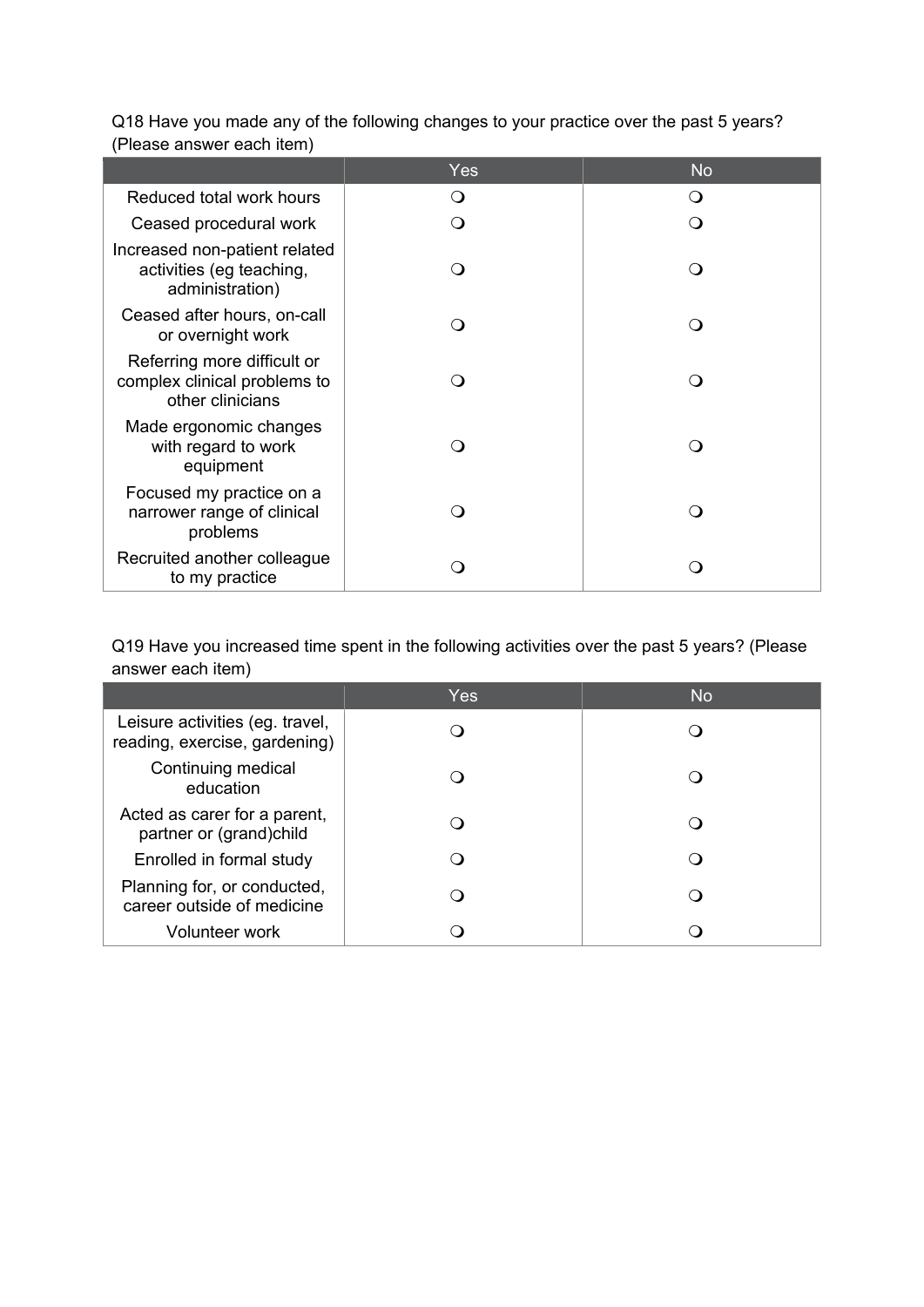

# Q20 Where do you rate yourself in terms of adapting well to age, in professional practice?

# Q21a How do you view your practice of medicine? (Please answer each item)

|                                                                                                                                                                                                   | <b>Strongly</b><br>Agree | Agree      | Slightly<br>Agree | Neutral  | Slightly<br><b>Disagree</b> | <b>Disagree</b> | Strongly<br><b>Disagree</b> |
|---------------------------------------------------------------------------------------------------------------------------------------------------------------------------------------------------|--------------------------|------------|-------------------|----------|-----------------------------|-----------------|-----------------------------|
| A job (you<br>mark your<br>achievements<br>through<br>money, you<br>do not seek<br>other<br>rewards)                                                                                              | $\bigcirc$               | $\bigcirc$ | $\Omega$          | $\Omega$ | $\bigcirc$                  | $\bigcirc$      | $\Omega$                    |
| A calling<br>(work is<br>fulfilling in its<br>own right,<br>irrespective<br>of money or<br>progression;<br>you are<br>contributing<br>to the greater<br>good,<br>something<br>bigger than<br>you) | $\bigcirc$               | $\bigcirc$ | $\Omega$          | $\circ$  | $\bigcirc$                  | $\bigcirc$      | $\circ$                     |
| A career (you<br>mark your<br>achievements<br>more through<br>advancement<br>and<br>promotion)                                                                                                    | $\bigcirc$               | $\bigcirc$ | $\bigcirc$        | $\circ$  | $\overline{O}$              | $\bigcirc$      | $\overline{O}$              |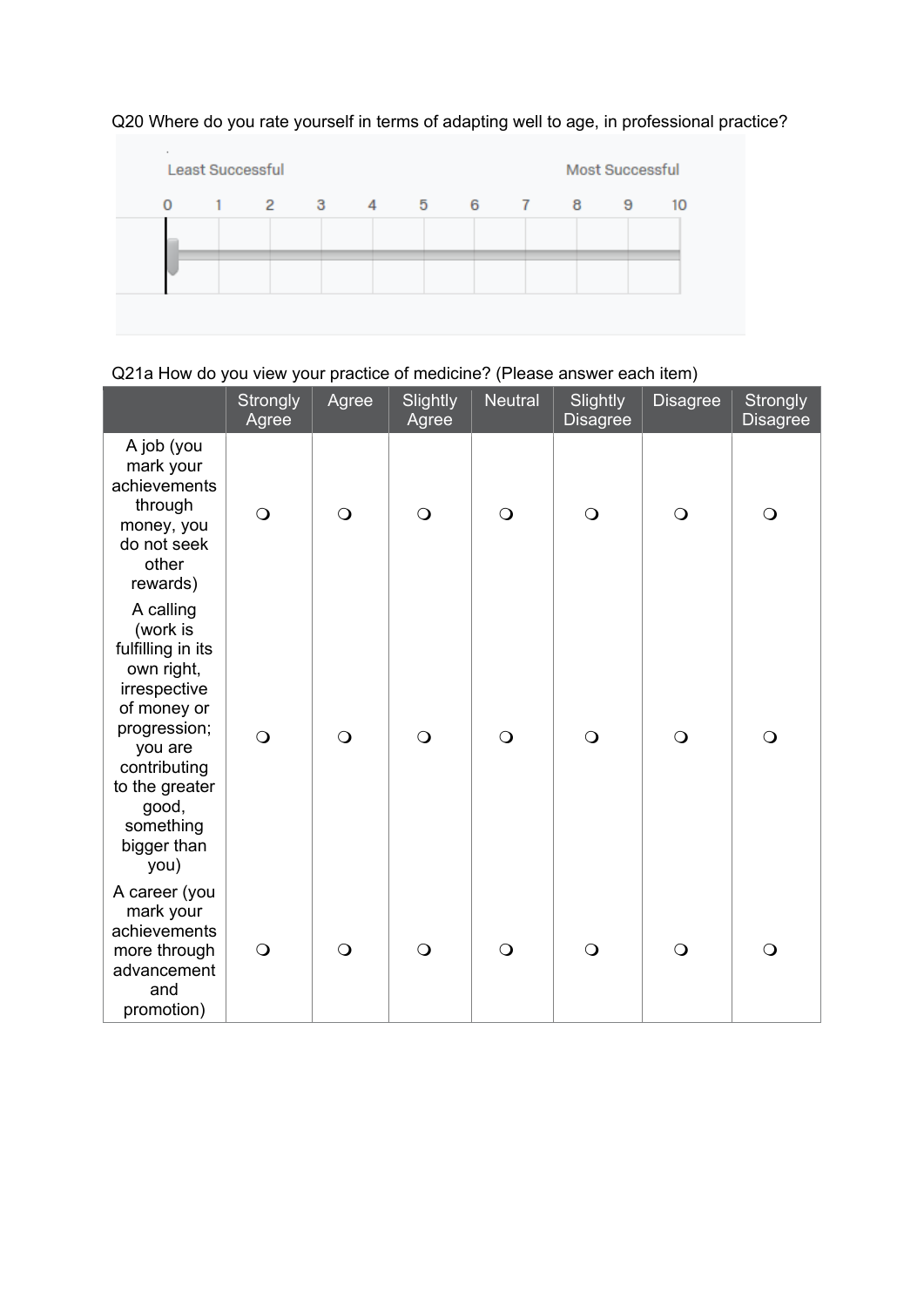Q21b Please indicate which one of the following three options BEST describes how you view your practice of medicine.

- $Q$  A job
- O A career
- $\overline{Q}$  A calling

Q22 Please rate your agreement with the following statements about the role of work in your life.

|                                                                                         | Strongly<br><b>Disagree</b> | <b>Disagree</b> | <b>Mixed</b><br>Feelings | Agree | Strongly<br>Agree |
|-----------------------------------------------------------------------------------------|-----------------------------|-----------------|--------------------------|-------|-------------------|
| Doing my job<br>is important to<br>me                                                   | $\Omega$                    | ∩               | Q                        | ∩     | $\Omega$          |
| It is very<br>important to<br>me to have a<br>successful<br>working life                | $\Omega$                    | ∩               | $\Omega$                 | ∩     | $\Omega$          |
| I enjoy my job<br>more than my<br>leisure time                                          | $\Omega$                    | ∩               | ∩                        | ∩     | $\Omega$          |
| I love my job                                                                           | $\Omega$                    | ∩               | O                        | O     | $\Omega$          |
| I am fully<br>devoted to my<br>job                                                      | $\overline{O}$              | ∩               | $\Omega$                 | ∩     | Q                 |
| I am very<br>motivated to<br>perform the<br>duties and<br>responsibilities<br>of my job | $\Omega$                    | ∩               | ∩                        | ∩     | O                 |

## Q23 Where do you rate yourself in terms of adapting well to age, as a person?

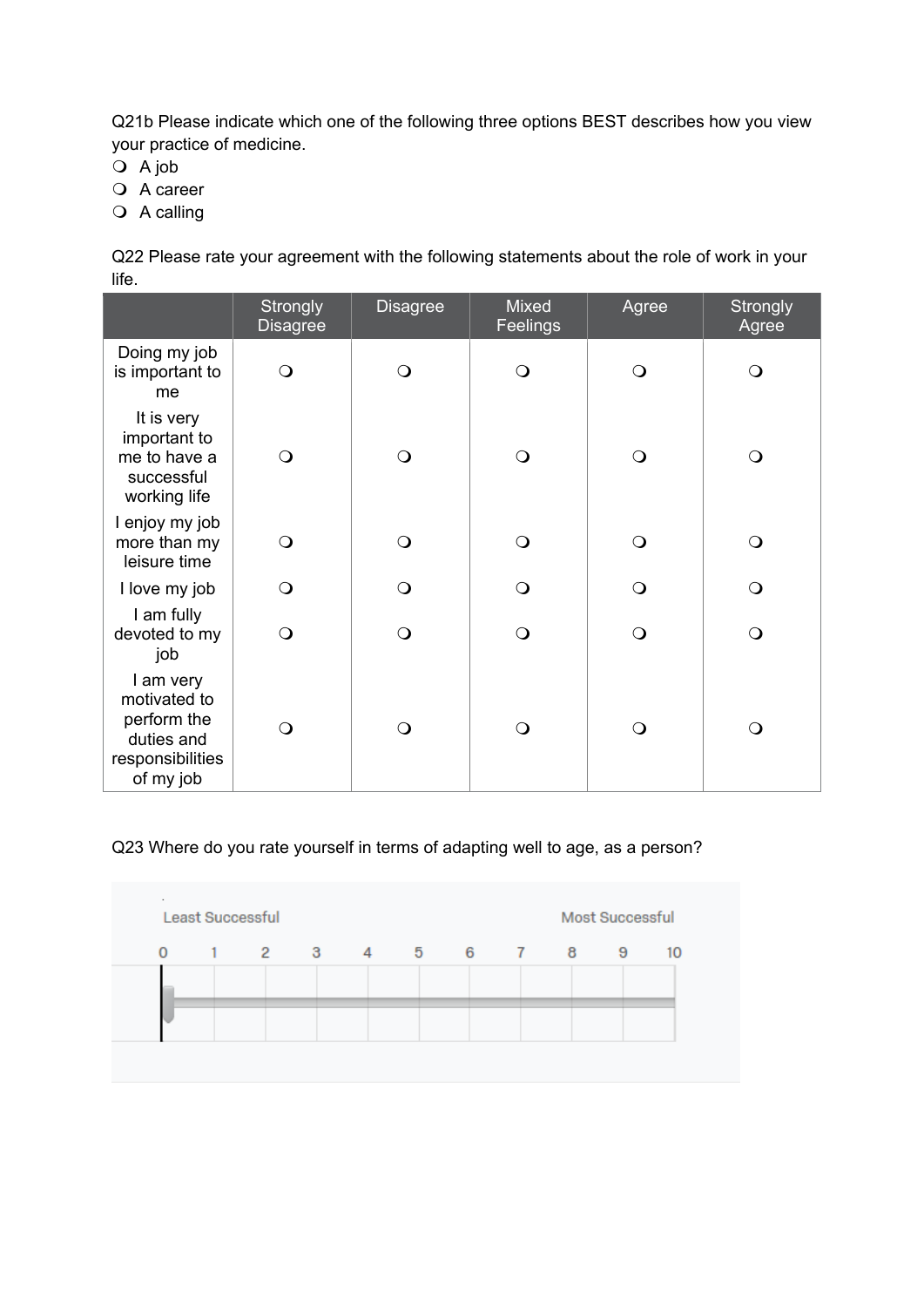Q 24 Please read the following five statements and rate your level of agreement with each statement. STOP. Please note that the rating scale for the next items are in reverse to the previous items (Strongly Agree to Strongly Disagree)

|                                                                                  | <b>Strongly</b><br>Agree | Agree          | Slightly<br>Agree | <b>Neutral</b> | Slightly<br><b>Disagree</b> | <b>Disagree</b> | Strongly<br><b>Disagree</b> |
|----------------------------------------------------------------------------------|--------------------------|----------------|-------------------|----------------|-----------------------------|-----------------|-----------------------------|
| In most<br>ways my<br>life is<br>close to<br>my ideal.                           | $\bigcirc$               | $\bigcirc$     | $\bigcirc$        | $\bigcirc$     | $\bigcirc$                  | $\bigcirc$      | $\bigcirc$                  |
| The<br>conditions<br>of my life<br>are<br>excellent.                             | $\bigcirc$               | $\bigcirc$     | $\bigcirc$        | $\bigcirc$     | $\bigcirc$                  | $\bigcirc$      | $\bigcirc$                  |
| I am<br>satisfied<br>with my<br>life.                                            | $\bigcirc$               | $\overline{O}$ | $\bigcirc$        | $\bigcirc$     | $\bigcirc$                  | $\bigcirc$      | $\bigcirc$                  |
| So far I<br>have<br>received<br>the<br>important<br>things I<br>want in<br>life. | $\bigcirc$               | $\overline{O}$ | $\bigcirc$        | $\overline{O}$ | $\bigcirc$                  | $\bigcirc$      | $\bigcirc$                  |
| If I could<br>live my<br>life over, I<br>would<br>change<br>almost<br>nothing.   | $\bigcirc$               | $\bigcirc$     | $\bigcirc$        | $\bigcirc$     | $\bigcirc$                  | $\bigcirc$      | $\bigcirc$                  |

Q25 Please rate the following items about finances and social support according to your recent status.

|                                                                       | Very<br>Little/No | Limited/Inadequate | A moderate<br>amount of | Α<br>substantial<br>Amount of | <b>Excess</b> |
|-----------------------------------------------------------------------|-------------------|--------------------|-------------------------|-------------------------------|---------------|
| l possess<br>income to<br>support my/my<br>family living<br>expenses. | ∩                 |                    | ∩                       | ( )                           |               |
| I have<br>financial<br>support from                                   |                   |                    |                         | 0                             |               |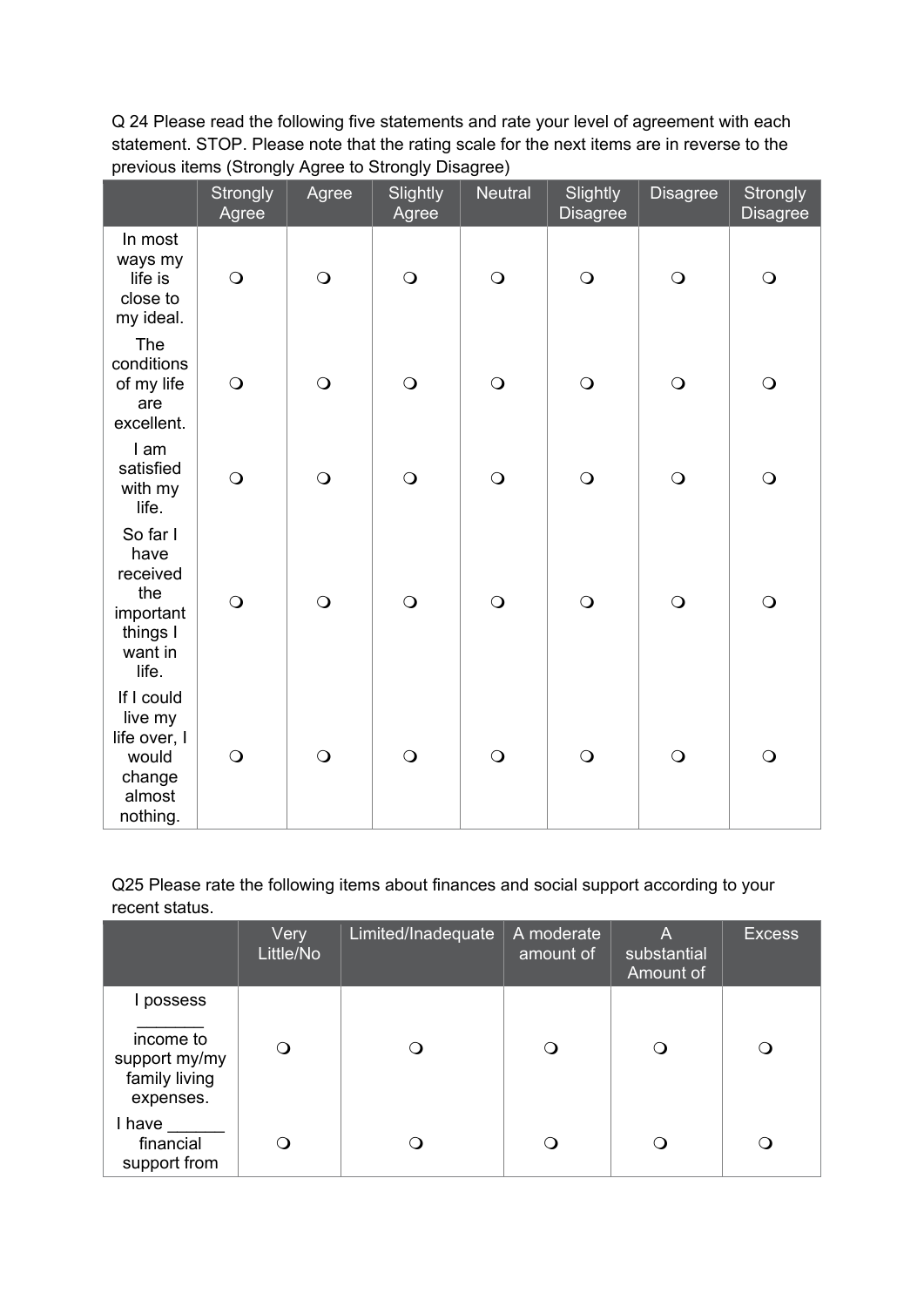| my personal<br>savings, |  |  |  |
|-------------------------|--|--|--|
| investments<br>and      |  |  |  |
| superannuation<br>fund. |  |  |  |

## Q25b

|                                                                                                                                                                                       | Not at all | Fairly     | Moderately | Quite      | Very       |
|---------------------------------------------------------------------------------------------------------------------------------------------------------------------------------------|------------|------------|------------|------------|------------|
| I would<br>consider<br>interactions<br>with friends (in<br>general) to be                                                                                                             | $\bigcirc$ | $\bigcirc$ | $\bigcirc$ | $\bigcirc$ | $\bigcirc$ |
| supportive.<br>I would<br>consider<br>interactions<br>with family<br>members (in<br>general) to be                                                                                    | $\bigcirc$ | $\bigcirc$ | $\bigcirc$ | $\bigcirc$ | $\bigcirc$ |
| supportive.<br>I would<br>consider<br>interactions<br>with<br>acquaintances<br>from<br>community<br>sources (e.g.<br>religious,<br>leisure,<br>sporting,<br>volunteer) to<br>be $\_{$ | $\bigcirc$ | $\bigcirc$ | $\bigcirc$ | $\bigcirc$ | $\bigcirc$ |
| supportive.<br>I would<br>consider<br>interactions<br>with<br>acquaintances<br>from<br>professional<br>sources to be<br>supportive.                                                   | Q          | O          | $\Omega$   | O          | $\Omega$   |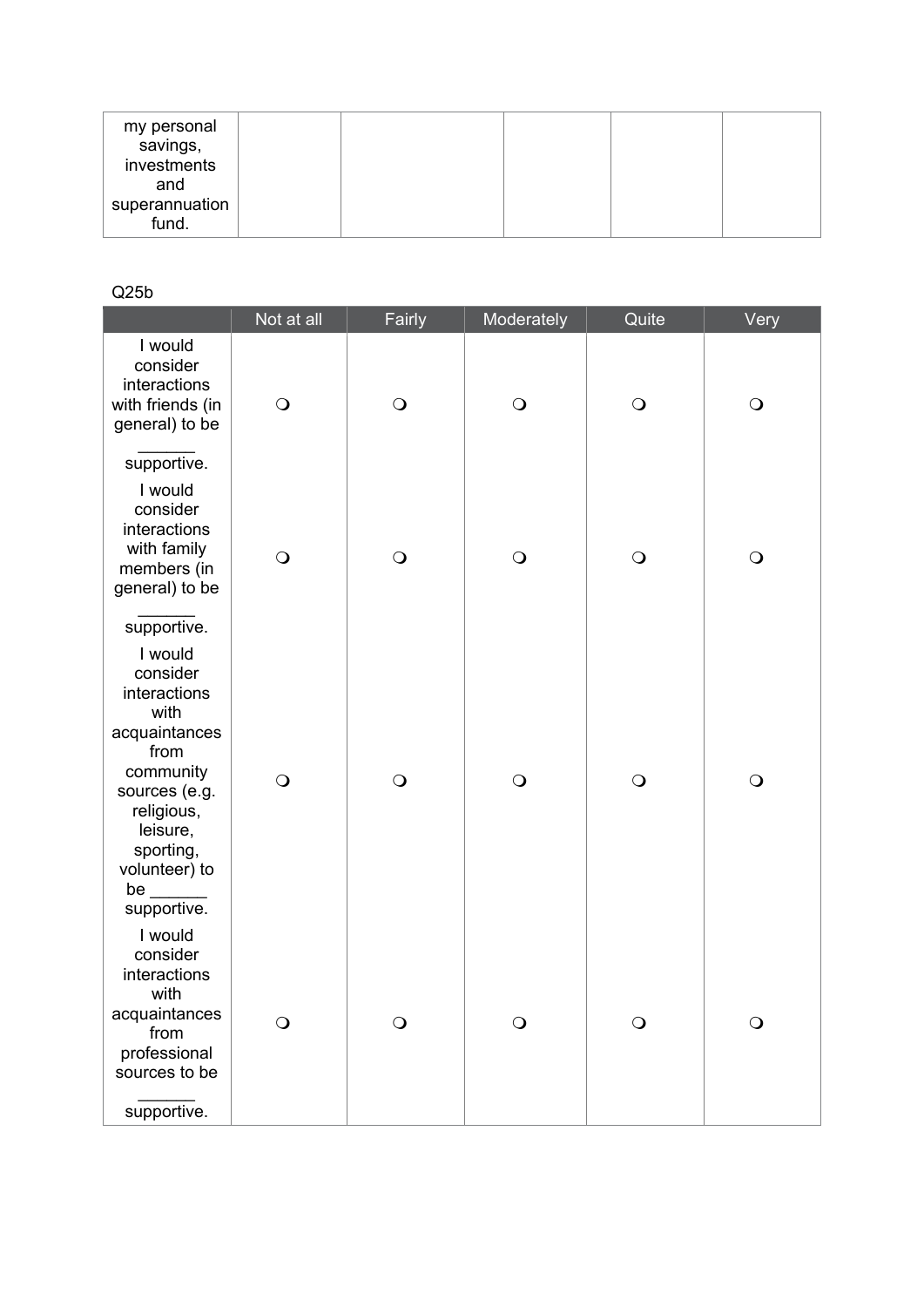|                                                                               | Strongly<br><b>Disagree</b> | <b>Disagree</b> | <b>Neither</b><br>Agree nor<br><b>Disagree</b> | Agree      | Strongly<br>Agree |  |
|-------------------------------------------------------------------------------|-----------------------------|-----------------|------------------------------------------------|------------|-------------------|--|
| I fear it will be<br>very hard for<br>me to find<br>contentment<br>in old age | $\bigcirc$                  | $\bigcirc$      | $\bigcirc$                                     | $\bigcirc$ | $\bigcirc$        |  |
| It doesn't<br>bother me at<br>all to imagine<br>myself as<br>being old        | $\bigcirc$                  | $\bigcirc$      | $\bigcirc$                                     | $\bigcirc$ | $\bigcirc$        |  |
| I expect to<br>feel good<br>about life<br>when I am<br>old                    | $\bigcirc$                  | $\bigcirc$      | $\bigcirc$                                     | $\bigcirc$ | $\bigcirc$        |  |
| I feel very<br>comfortable<br>when I am<br>around an old<br>person            | $\bigcirc$                  | $\bigcirc$      | $\bigcirc$                                     | $\bigcirc$ | $\bigcirc$        |  |
| I worry that<br>people will<br>ignore me<br>when I am<br>old                  | $\bigcirc$                  | $\bigcirc$      | $\bigcirc$                                     | $\bigcirc$ | $\bigcirc$        |  |
| I have never<br>dreaded<br>looking old                                        | $\bigcirc$                  | $\bigcirc$      | $\bigcirc$                                     | $\bigcirc$ | $\bigcirc$        |  |
| I am afraid<br>there will be<br>no meaning<br>in life when I<br>am old        | $\Omega$                    | Q               | $\overline{O}$                                 | $\bigcirc$ | $\Omega$          |  |
| I enjoy doing<br>things for old<br>people                                     | $\bigcirc$                  | $\bigcirc$      | $\bigcirc$                                     | $\bigcirc$ | $\bigcirc$        |  |

Q26 Please tick whether you agree or disagree with the following statements about yourself.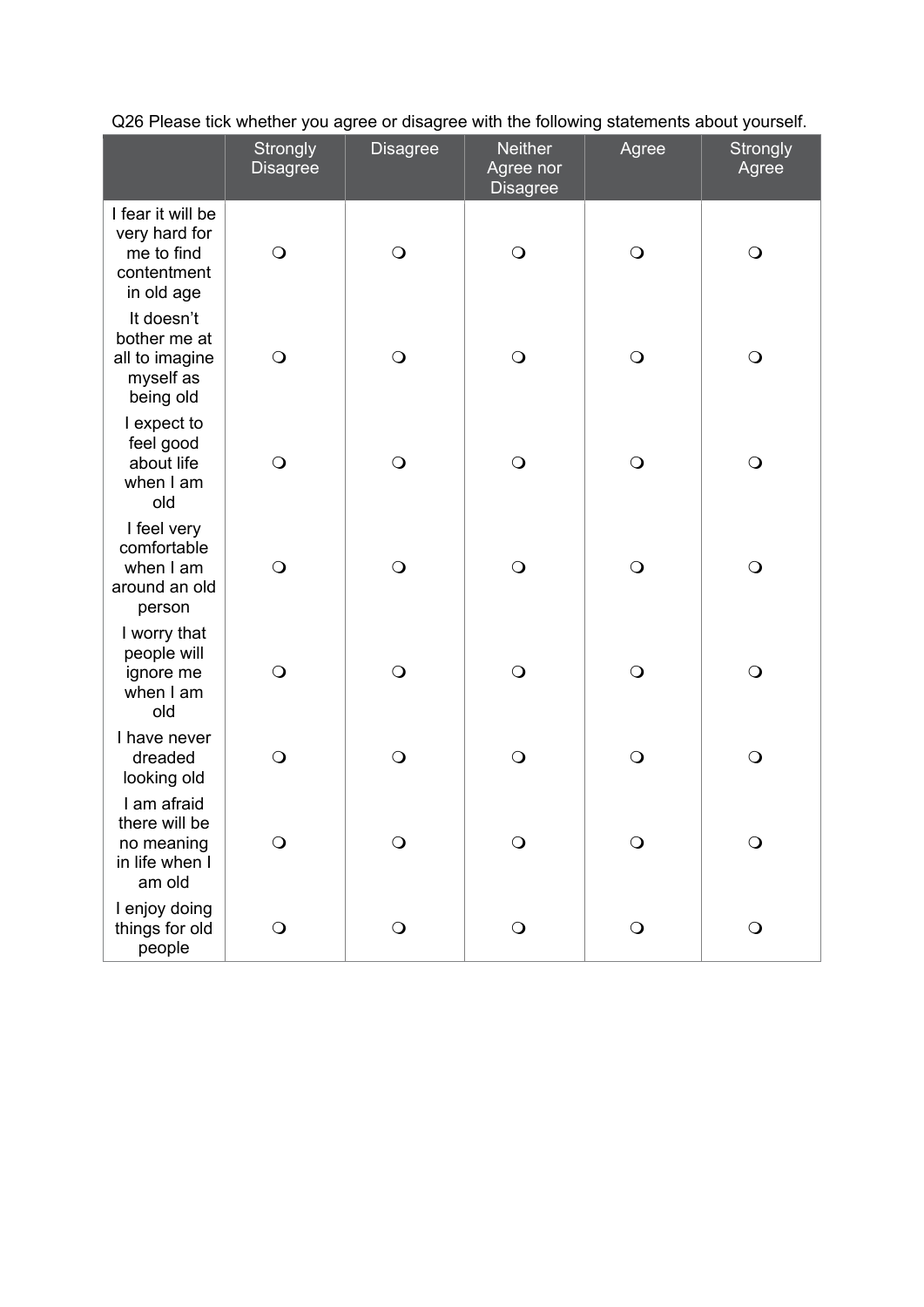|                                                                                                                                                                | Very<br>Little/No | Limited/Inadequate | A moderate<br>amount of | A<br>substantial<br>amount of | <b>Excess</b> |
|----------------------------------------------------------------------------------------------------------------------------------------------------------------|-------------------|--------------------|-------------------------|-------------------------------|---------------|
| I experience                                                                                                                                                   |                   |                    |                         |                               |               |
| positive<br>emotions<br>(i.e.<br>interested,<br>excited,<br>strong,<br>enthusiastic,<br>proud,<br>determined,<br>alert,<br>inspired,<br>attentive,<br>active). | ∩                 |                    | ∩                       |                               | ∩             |

# Q27 Please rate the following items according to your recent status.

Q27b

|                                                                                            | <b>Strongly</b><br><b>Disagree</b> | <b>Disagree</b> | <b>Neutral</b> | Agree    | Strongly<br>Agree |
|--------------------------------------------------------------------------------------------|------------------------------------|-----------------|----------------|----------|-------------------|
| I have little<br>control over<br>the things that<br>happen to me                           | ∩                                  | ∩               | ∩              | $\Omega$ | O                 |
| I feel that I am<br>a person of<br>worth, at least<br>on an equal<br>plane with<br>others. |                                    | Q               | ∩              | $\Omega$ | $\Omega$          |
| When faced<br>with difficulty,<br>I usually<br>increase my<br>efforts.                     | ∩                                  | ∩               | ∩              | ∩        | ∩                 |
| I can easily<br>adapt to<br>changes in<br>goals, plans<br>or<br>circumstances              |                                    | ∩               | ∩              | ∩        | ∩                 |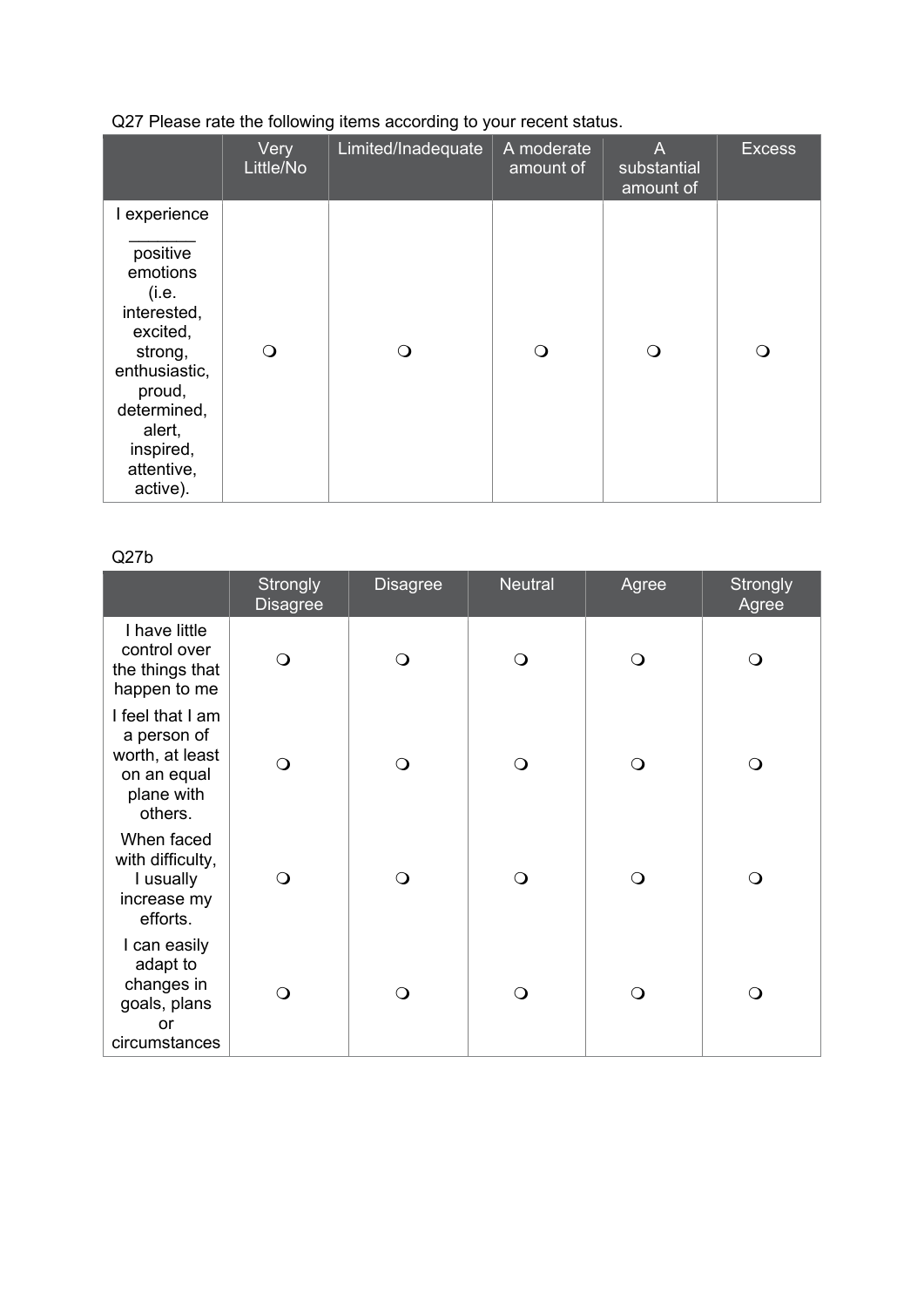Q28a Choose the option below that best describes your retirement preference. Please select one option.

- $\bigcirc$  I do not intend to retire
- $\bigcirc$  I do not know whether I will retire
- $\bigcirc$  I do intend to retire

Q28b If you do intend to retire please indicate the expected age of your retirement.

- $\bigcirc$  I intend to retire when I reach the age of
- O I have no specific retirement age in mind

Q29 Do you intend to transition to retirement? (Select one option only)

- $\bigcirc$  No, I will leave work and never return
- Yes, I will work reduced hours in the same workplace
- Yes, I will work reduced hours at another workplace

Q30 If you do not intend to retire or are unsure about retiring, which of the following factors have determined your decision to continue working?

|                                                    | Strongly<br>Agree | Agree    | Slightly | <b>Neutral</b> | Slightly<br><b>Disagree</b> | <b>Disagree</b> | Strongly<br><b>Disagree</b> |
|----------------------------------------------------|-------------------|----------|----------|----------------|-----------------------------|-----------------|-----------------------------|
| Relationships<br>with patients                     | $\Omega$          | $\Omega$ | $\Omega$ | $\Omega$       | $\Omega$                    | $\mathsf{O}$    | ∩                           |
| Cognitive<br>stimulation<br>afforded by work       | ∩                 | $\Omega$ | ∩        | ∩              | ∩                           | $\mathsf{O}$    | ∩                           |
| <b>Finances</b>                                    | $\Omega$          | $\Omega$ | $\Omega$ | $\Omega$       | $\Omega$                    | $\Omega$        |                             |
| <b>Fulfilling</b><br>professional<br>relationships | ∩                 | $\Omega$ | $\Omega$ | ∩              | ∩                           | $\mathsf{O}$    | ∩                           |
| Good physical<br>health                            | $\Omega$          | $\Omega$ | $\Omega$ | $\Omega$       | ∩                           | $\bigcirc$      | ∩                           |
| Family's/partner's<br>wishes                       | $\Omega$          | $\Omega$ | $\Omega$ | ∩              | $\Omega$                    | Q               |                             |
| Sense of purpose<br>/ goals                        | ∩                 | $\Omega$ | ∩        | ∩              | ∩                           | ∩               |                             |